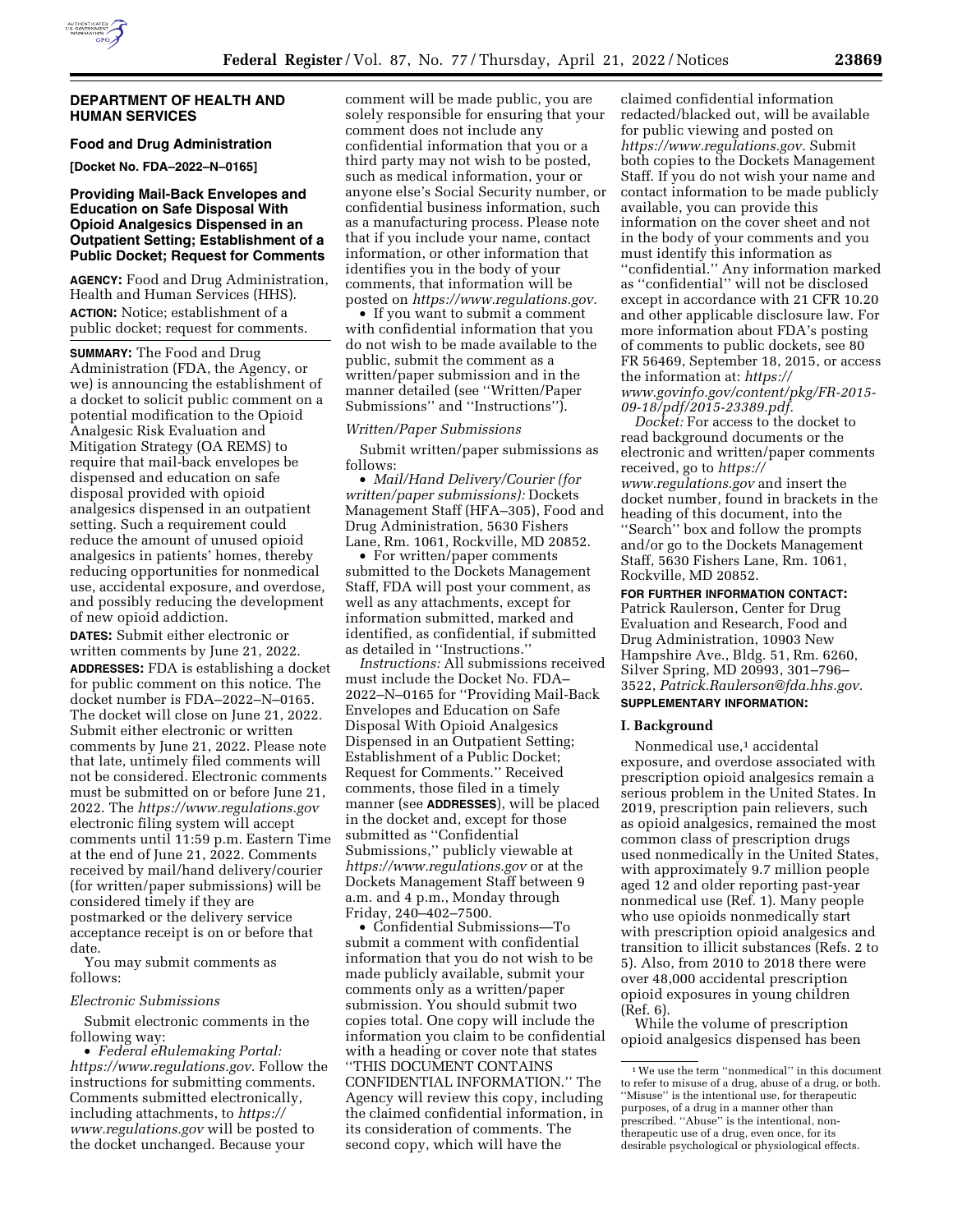trending downward following a peak in 2012, there were still an estimated 140.6 million prescriptions, resulting in an estimated 8.7 billion units (*e.g.,* tablets or capsules) dispensed in 2021 from U.S. outpatient retail and mail order pharmacies (Ref. 7). As of 2020, despite the decrease in opioid dispensing, prescription opioids were involved in more than 16,000 fatal overdoses per year (Ref. 8), higher than the number seen at the peak of opioid analgesic dispensing in 2012 (Ref. 9). The lethality of co-involved substances, such as heroin, illicitly manufactured fentanyl, and illicitly manufactured fentanyl analogues has also changed since 2012 and may partly explain why overdose deaths involving opioid analgesics persist, despite the reductions in prescribing.

Patients commonly report having unused opioid analgesics after treatment of acute pain, such as pain following surgical procedures (Refs. 10 and 11). Opioid analgesics prescribed to treat chronic pain conditions can also result in unused drugs. When not properly disposed, these opioid analgesics provide opportunities for nonmedical use, accidental exposure, and overdose. Most people who reported past-year nonmedical use of prescription pain relievers obtained them through friends, relatives, or their own prescription (Ref. 1). Accordingly, FDA's efforts to address the opioid crisis include a focus on encouraging appropriate disposal of unused opioid analgesics.

The Substance Use-Disorder Prevention that Promotes Opioid Recovery and Treatment for Patients and Communities Act (SUPPORT Act) (Pub. L. 115–271), signed into law on October 24, 2018, provides FDA several new authorities to address the opioid crisis. The SUPPORT Act authorized FDA to require through a Risk Evaluation and Mitigation Strategy (REMS) that a safe disposal packaging or safe disposal system for the purposes of rendering the drug nonretrievable be dispensed to certain patients with opioids or other drugs that pose a serious risk of abuse or overdose if, among other things, FDA determines that such safe disposal packaging or system may mitigate such risks and is sufficiently available (21 U.S.C. 355–  $1(e)(4)$ .

The purpose of this notice is to seek public comment on the potential application of this authority to require, under the Opioid Analgesic (OA) REMS, that mail-back envelopes and education on safe disposal be provided with opioid analgesics dispensed in outpatient settings. We recognize that this is just one possible application of

FDA's new authorities in the Federal Food, Drug, and Cosmetic Act (FD&C Act) section 505–1(e)(4) (21 U.S.C. 355– 1(e)(4)) related to packaging and disposal. We are considering, and invite comment on, other possible applications of these authorities, including novel packaging or other safe disposal options that would meet the SUPPORT Act standards. Furthermore, we actively encourage drug manufacturers and others to innovate in this space. We believe that the potential disposal requirement outlined below would provide patients and caregivers with a convenient additional option that would complement existing disposal options (*e.g.,* take-back days, kiosks, flushing, and in-home disposal products). This potential requirement could be a significant and readily achievable step toward improving the safe use of opioid analgesics.

FDA is establishing this docket to solicit input from stakeholders on all aspects of this potential requirement under the OA REMS, including comments on specific questions posed in section III of this notice.

### **II. Mail-Back Envelopes Dispensed With Opioid Analgesics in an Outpatient Setting**

In this section, we identify available data showing that many patients do not use all of their prescribed opioid analgesics. This well-documented outcome results in unused opioid analgesics that, if not securely stored, may be easily accessible and subject to nonmedical use, accidental exposure, and overdose. We summarize published literature regarding the potential impacts of in-home disposal options and whether they could increase disposal of unused opioid analgesics, especially when coupled with patient education on the importance of disposal. We then describe existing disposal options and programs, including take-back days, collection kiosks in pharmacies and other locations, flushing, in-home disposal, and mail-back envelopes. We also describe a potential requirement, as part of the OA REMS, that mail-back envelopes and education on safe disposal be provided with opioid analgesics dispensed in an outpatient setting.

*A. Unused, Improperly Stored Opioids Provide an Easily Accessible Supply of Opioids for Nonmedical Use, Accidental Exposure, and Overdose* 

Many patients report having excess opioid analgesic tablets from prescriptions they received after surgical procedures. A systematic

review from 2017 reported that after seven common surgical procedures, 67 to 92 percent of patients had excess opioid analgesics (Ref. 11). A more recent systematic review that included articles published up to 2019 determined that, in studies of patientreported use of opioid analgesics after surgical procedures that reported on unused tablets, most studies reported that 50 to 70 percent of tablets went unused (Ref. 10). Articles published since the last systematic review continue to report excess tablets after treatment of acute pain from surgical procedures or from treatment in emergency departments (Refs. 12 to 21).

Patients who are prescribed opioid analgesics to treat chronic pain may also have unused opioids requiring disposal, for example, when changing opioid therapy (new opioid ingredient or tablet strength), upon discontinuation of opioid therapy, or upon death. Removing unused opioids from a home is an important public health intervention as many studies report that patients frequently store opioid analgesic tablets in unsecure locations (Ref. 10), making them easily accessible for nonmedical use, accidental exposure, and overdose.

### *B. Provision of Education and In-Home Disposal Options May Increase Disposal of Unused Opioid Analgesics*

Educating patients about opioid analgesic disposal options may increase the disposal rate 2 for unused opioids (Ref. 20). In a recent review of the literature examining opioid disposal options and practices, most studies found that fewer than 50 percent of patients disposed of their opioids (Ref. 20). The majority of studies that examined the effect of providing patient education on the rate of disposing of unused postoperative opioids found that patient education increased the disposal rate by 15 to 30 percent compared to patients who did not receive any additional education. Two investigations found that text message reminders also increased the disposal rate by approximately 30 percent in the text message reminder group compared to patients who did not receive reminders (Refs. 21 and 22).

There is also limited evidence that providing a disposal option along with education increased the probability of disposal over that of providing education alone. For example, one study assessed the difference in postoperative disposal rates when patients were

<sup>2</sup>The percent of patients who dispose of unused medications. This document specifically discusses disposal of opioid analgesic medications.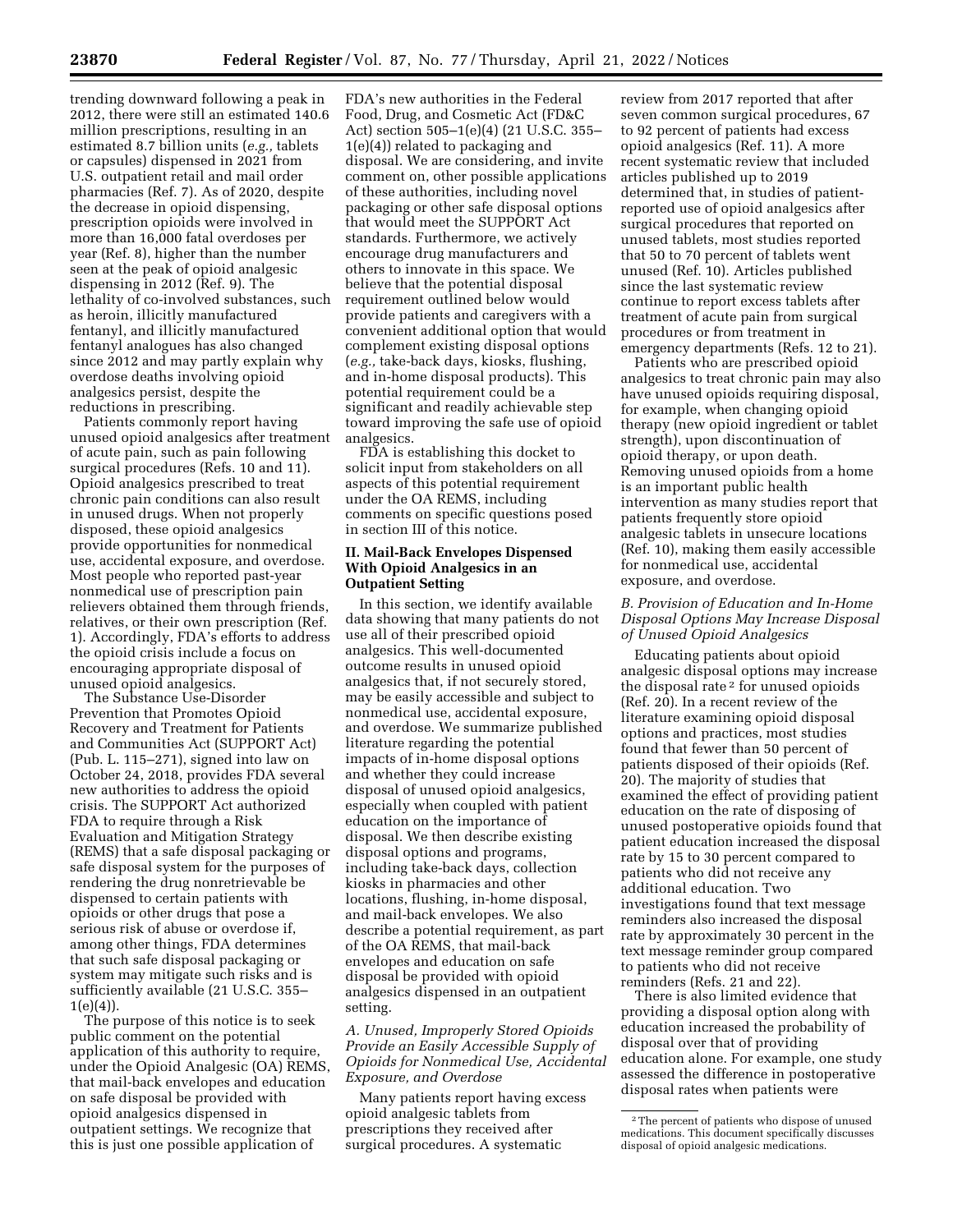provided a take-home disposal method, patient education, or both (Ref. 23). Compared to usual care, either patient education or providing a take-home disposal method increased the disposal rate approximately 12 percent; for the group of patients who received both education and a take-home disposal method, the disposal rate increased by 19.5 percent. The four studies where a disposal kit was provided uniformly reported an increase in actual or planned disposal rates, and in three of four studies, the rates increased to over 50 percent of the study population (Refs. 23 to 26).

While disposal products provided to patients in these studies were often not specified, and the study populations usually received them after hospital encounters for surgical procedures, it is reasonable to assume that similar increases in disposal rates may also occur with mail-back envelopes and for other situations outside of post-surgical pain. What is less clear is whether education provided in a retail pharmacy setting will be as successful as the patient education provided in a postsurgical setting. We are interested in descriptions of programs that provide mail-back envelopes specifically, as well as those in which patient counseling on disposal is provided at retail pharmacies. In addition to program descriptions, we are interested in data on the effectiveness of mail-back envelope provision and counseling on disposal provided at retail pharmacies in increasing opioid analgesic disposal rates.

### *C. New REMS Authority Over Drug Disposal and Packaging*

Section 3032 of the SUPPORT Act amended FDA's REMS authority. Specifically, as a part of a REMS, FDA may require that a drug for which there is a serious risk of an adverse event occurring from abuse or overdose be dispensed to certain patients with safe disposal packaging or a safe disposal system for purposes of rendering the drug ''nonretrievable'' (as that term is defined in a regulation adopted by the Drug Enforcement Administration (DEA)), if FDA determines that such safe disposal packaging or system may mitigate such serious risk and is sufficiently available (see section 505– 1(e)(4) of the FD&C Act). Under DEA regulations (21 CFR 1317.90(a)), the requirement to render controlled substances ''non-retrievable'' applies only to DEA registrants and does not apply to ultimate users or patients.3 However, in the SUPPORT Act,

Congress made the ''nonretrievable'' standard applicable to any safe disposal packaging or system FDA may require under a REMS (see 21 U.S.C. 355– 1(e)(4)). FDA may also require that a drug for which there is such serious risk be made available for dispensing to certain patients in unit-dose packaging, packaging that provides a set duration, or another packaging system that FDA determines may mitigate that risk (21 U.S.C.  $355-1(e)(4)$ .

A packaging or disposal requirement under this provision can be imposed for prescription drugs that are the subject of applications approved under section 505(c) of the FD&C Act (21 U.S.C. 355(c)) or section 351 of the Public Health Service Act, as well as drugs that are the subject of abbreviated new drug applications (ANDAs) approved under section 505(j) of the FD&C Act if a packaging or disposal requirement is required for the applicable reference listed drug (see section 505–1(i)(1)(B) of the FD&C Act). FDA can permit packaging systems and safe disposal packaging or safe disposal systems for drugs that are the subject of ANDAs that are different from those required for the applicable reference listed drugs (see section  $505-1(i)(2)(B)$  of the FD&C Act). FDA must take into consideration the burden on patients' access to the drug and the burden on the healthcare delivery system that would be associated with any such packaging or disposal requirement, and must consult with other relevant Federal Agencies with authorities over drug disposal packaging in certain circumstances (see section 505–1(e)(4) of the FD&C Act).

The DEA has defined ''nonretrievable'' through regulation (21 CFR 1300.05(b)). It means, in part, ''the condition or state to which a controlled substance shall be rendered following a process that permanently alters that controlled substance's physical or chemical condition or state through irreversible means and thereby renders the controlled substance unavailable and unusable for all practical purposes.'' The regulation further provides that ''a controlled substance is considered non-retrievable when it cannot be transformed to a physical or chemical condition or state as a controlled substance or controlled substance analogue,'' and that ''the purpose of destruction is to render the controlled substance(s) to a nonretrievable state and thus prevent diversion of any such substance to illicit purposes'' (21 CFR 1300.05(b)).

Under DEA regulations, an entity registered with the DEA 4 may collect controlled substances from ultimate users, to include collection by mail-back packages or envelopes, for the purpose of destruction.5 To be considered ''destroyed,'' a mail-back package must be destroyed in compliance with applicable Federal, State, tribal, and local laws and regulations and must be rendered non-retrievable.6 Mail-back envelopes dispensed with opioid analgesics pursuant to a mail-back program that operates in compliance with DEA regulations and all other applicable laws would be ''for the purposes of rendering the drug nonretrievable,'' as required by section 505–1(e)(4) of the FD&C Act. There are multiple companies that operate DEAregistered mail-back programs and have mail-back envelopes commercially available, which could be utilized by drug manufacturers who would be subject to the potential REMS requirement described in this notice.

# *D. Mail-Back Envelopes in the Current Landscape of Opioid Disposal Options*

There are various options for safely disposing of opioid analgesics available to patients, all of which can achieve the goal of removing the risks associated with having unused and unsecured opioids stored in the home. There are both in-home disposal options (*e.g.,*  flushing, commercially available inhome disposal products) and disposal options outside of the home (*i.e.,*  collection kiosks, take-back events). FDA currently recommends disposing of opioids in permanent collection sites (*e.g.,* kiosks in pharmacies) or at takeback events (Ref. 27). If these disposal options are not readily available, FDA recommends either flushing (for opioids on FDA's ''Flush List'' (Ref. 28) or mixing with an unpalatable substance and disposing in household trash (Ref. 27).

However, each option has its own challenges, which can result in individuals being unable, unwilling, or reluctant to use them. For example, collection sites (*e.g.,* kiosks) require

5 DEA regulations address take-back events, mailback programs, and collection receptacles (21 CFR 1317.65, 1317.70, and 1317.75, respectively). 6 21 CFR 1317.90(a).

<sup>3</sup> 79 FR 53520 at 53541, September 9, 2014.

<sup>4</sup>Manufacturers, distributors, reverse distributors, narcotic treatment programs, hospitals/clinics with an onsite pharmacy, and retail pharmacies that desire to be collectors shall modify their registration to obtain authorization to be a collector (21 CFR 1317.40(a); 1301.51). A collector would need to submit a letter of request for modification of their registration to the Registration Unit at the DEA and include the registrant's name, address, registration number, and the type of collection (*e.g.,* a mail-back program and/or a collection receptacle) that the collector intends to conduct.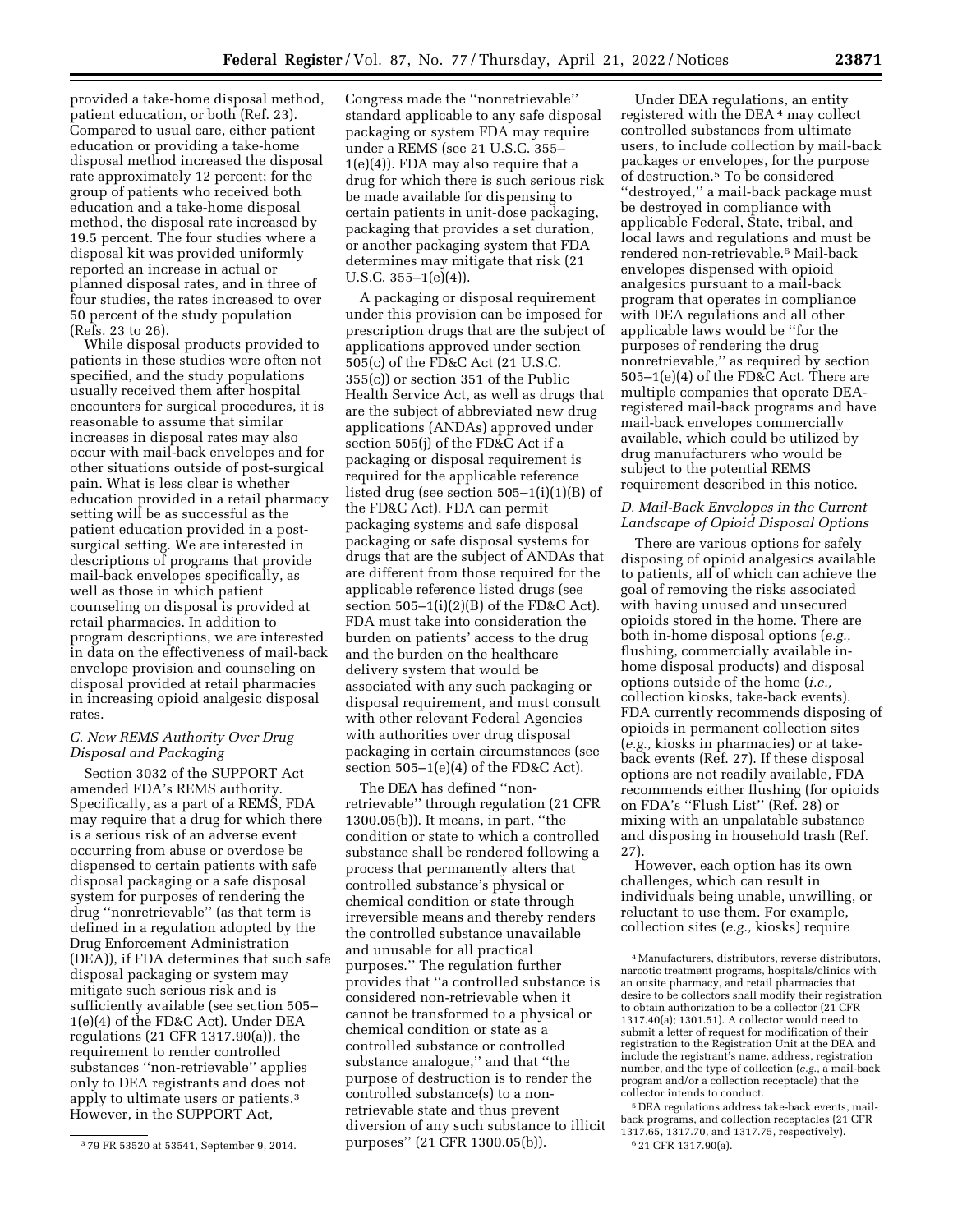individuals to bring opioid analgesics out of the home to a public place, either a pharmacy or law enforcement facility. This requires planning, access to transportation, and follow-through. Some individuals are unable to readily or easily travel to a collection site. In addition, some individuals may be reluctant to bring opioid analgesics to a public location due to social stigma, or may fear entering law enforcement locations, especially while carrying opioid analgesics.

In-home disposal options also have challenges. Many patients are reluctant to flush opioids (or other medications) due to environmental concerns (Ref. 28). FDA's recommendation to mix some opioids (*i.e.,* those not on the ''flush list'') with an unpalatable substance and dispose in household trash is a multistep process some patients may be unwilling or reluctant to undertake. In addition, disposal of opioids in household trash may not prevent all accidental exposures.

Commercially available in-home disposal products (*e.g.,* DisposeRx packets or Deterra kits) commonly dispensed by some pharmacies are another option, but they also require multiple steps (*e.g.,* emptying pills from one container into another container, adding water, shaking to mix contents, disposing in household trash) (Refs. 29 to 31), and some individuals may be reluctant to use them due to environmental concerns. Further, FDA's understanding is that these products may not render drugs ''nonretrievable'' within the meaning of the DEA regulation referenced in section 505– 1(e)(4)(B). Mail-back envelopes require individuals to put the mail-back envelopes in a mailbox, which, for some individuals, may be physically distanced from their home (*e.g.,*  apartments, P.O. boxes, Native American reservations). Additionally, patients may be reluctant to put opioids in the mail for fear of diversion (Ref. 32). Some individuals may be more inclined to use one option; others a different option. Accordingly, FDA believes it is important to provide patients with a range of reasonable options, and to provide appropriate education on each of these options.

FDA is aware that many organizations, both public and private, have ongoing efforts to increase safe disposal of unused opioids. For example, large retail pharmacy chains and many independent pharmacies operate drug disposal programs that include making drug disposal kiosks available in pharmacies, sponsoring drug ''take-back'' days and providing inhome disposal products (Refs. 33 to 37).

It is our understanding that pharmacists often are instructed to counsel patients and include educational materials about safe disposal in conjunction with providing in-home disposal products. Some States and municipalities have passed legislation requiring manufacturers who sell drugs in their jurisdictions to fund drug disposal programs that can include subsidizing kiosks in pharmacies and/or the provision of in-home disposal products, including, occasionally, mail-back envelopes (Refs. 38 to 40).

The Agency believes it is important for patients to have multiple options for disposing of unused opioids, including kiosks, take-back events, and in-home disposal options. Mail-back envelopes are one option that has multiple favorable characteristics. They do not require patients to mix medications with water, chemicals, or other substances. Mail-back envelopes are also required to be postage paid,7 thereby providing patients with a free disposal option. Further, most patients can mail these envelopes from their home. Additionally, the DEA and the U.S. Postal Service (USPS) have regulations and policies to ensure that mail-back envelopes are fit for purpose.8 The USPS has longstanding policies in place to safely and securely transport mail-back envelopes to the location where they will be destroyed.<sup>9</sup> Finally, unlike other alternatives described here, the DEA requires mail-back envelopes to be disposed of in a manner that renders them non-retrievable,10 which is typically accomplished through incineration. As a result, mail-back envelopes (along with collection kiosks) result in less opioids in the water supply and landfills than is associated with other disposal options.

FDA recognizes that, notwithstanding these benefits, mail-back envelopes are, at present, relatively underutilized. Large retail pharmacy chains have focused on take-back days, kiosks, and a provision of commercially available in-home disposal products (Refs. 33 to 37), while it appears manufacturers subject to State-mandated disposal

10See 21 CFR 1317.70(a); 1317.90(a).

requirements have primarily focused on collection kiosks. FDA anticipates that a REMS-mandated disposal program for opioid analgesics focused on provision of mail-back envelopes, together with education on multiple safe disposal options, could complement these existing opioid disposal programs.

# *E. Approach Under Consideration: Mail-Back Envelopes and Education on Proper Disposal Must Be Provided to Patients With Opioid Analgesics Dispensed in Outpatient Pharmacies*

FDA is considering adding a mailback envelope requirement to the OA REMS to require that all opioid analgesics, including immediate-release (IR), extended-release (ER), and longacting (LA) formulations, used in the outpatient setting that are subject to the OA REMS be dispensed with mail-back envelopes.

Although most studies reported excess opioid analgesics after a surgical procedure (Refs. 10 and 11), suggesting the need to target disposal options for patients with acute pain, the pharmacist at the time of dispensing may find it difficult to differentiate whether a patient is being treated for acute or chronic pain. For example, using specific formulations of opioid analgesics as a proxy for distinguishing between acute or chronic pain would not be appropriate because patients with chronic pain may take both IR and ER or LA formulations. In fact, most patients receiving an opioid analgesic, regardless for how long, use IR formulations (Ref. 41). Further, as mentioned above, opioid analgesics prescribed for chronic pain can also become unneeded. Therefore, FDA is considering having any mail-back envelope requirement apply to all opioid analgesics, including IR, ER, and LA formulations, used in the outpatient setting for acute or chronic pain that are subject to the OA REMS.

That said, requiring that a mail-back envelope be dispensed with every opioid analgesic prescription could be inefficient and lead to an excess of dispensed mail-back envelopes. The use of algorithms to target mail-back envelope distribution in a thoughtful, tailored manner would be expected to positively impact program fidelity and outcomes and decrease waste. Some existing retail pharmacy programs that provide disposal options to patients use algorithms to target disposal options to certain patients or certain circumstances, such as only providing disposal options every 6 months to patients who continue to fill multiple opioid analgesic prescriptions (Refs. 33 and 34). Other potential algorithms

<sup>7</sup> 21 CFR 1317.70(c)(4). DEA added this requirement because it believed that ''pre-paid postage will ensure that the package is not returned to sender, which will help reduce its handling and therefore, the diversion risks'' (79 FR 53520 at 53536, September 9, 2014).

<sup>8</sup>See 21 CFR 1317.70; USPS Publication 52, Mailback programs.

<sup>9</sup>Mail-back collectors are required to provide mail recipients with readymade packaging and labels that comply with USPS regulations for mailing controlled substances, including unique Intelligent Mail package barcodes. See USPS Publication 52, Mail-back programs.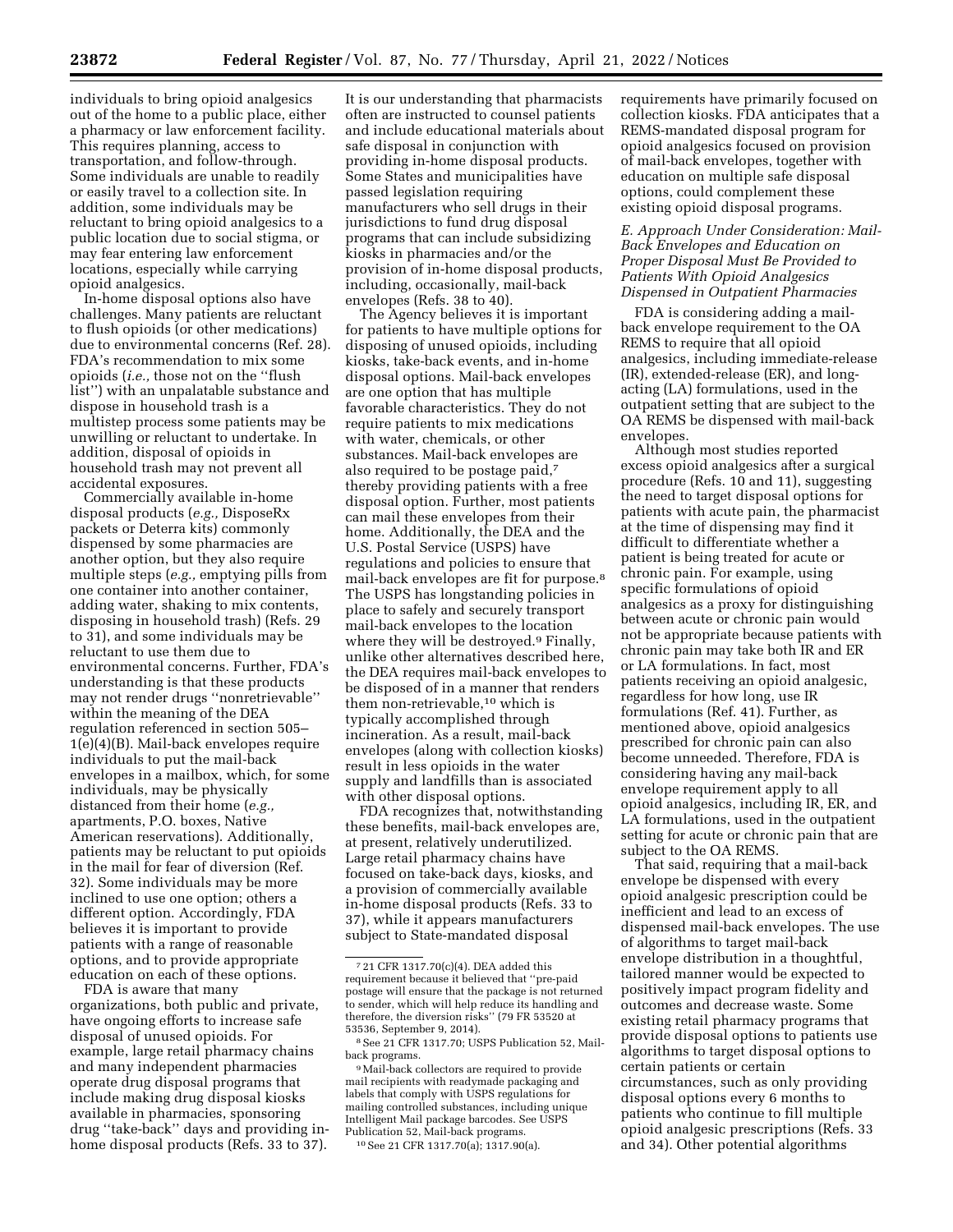could target the provision of mail-back envelopes to patients filling a prescription for an amount of opioids generally consistent with acute pain treatment, or to patients with a change in dose of a recurring opioid analgesic prescription who may then have unused opioids. FDA recognizes that the upfront effort to implement algorithms could be complicated but expects that the use of algorithms would be more efficient and would reduce the longterm burden on the healthcare delivery system by targeting the distribution of mail-back envelopes to patients most likely to have unused opioids. FDA would appreciate input on appropriate optimal algorithm design for a potential targeted mail-back envelope provision. We would also expect, regardless of the algorithm used, that mail-back envelopes would be provided to any patient or caregiver who requests one. Additionally, we would expect that if a given patient does not want the mailback envelope, they could decline the offer.

Multiple studies we reviewed indicated that unused opioids are often stored in unsecure locations (Ref. 10) and that patients were reluctant to dispose of unused opioid analgesics for various reasons, including the patient's belief that they might need the unused opioids in the future (Refs. 32, 42, and 43). In the studies that we reviewed, patient and caregiver education about disposal was often provided with an athome disposal option during counseling about care after a procedure, and patients were reminded about disposal during followup contacts. For example, one study found that combining an inhome disposal option with patient education focused on the importance of disposal increased the disposal rate versus simply providing an in-home disposal option or patient education (Ref. 23). Accordingly, we believe that patient and caregiver education that explains the importance of safe storage and proper disposal and addresses patients' reluctance to dispose of opioids would be an integral component of any mail-back envelope REMS requirement. We also believe that takehome educational materials on proper disposal, as well as followup reminders (*e.g.,* automated text messages), are likely to have a positive reinforcing effect on patient counseling provided by the pharmacist at the time of dispensing.

There are multiple ways a mail-back envelope REMS requirement could be designed and operationalized. We describe two possibilities here, and welcome input on others. One option would be to require that drug

manufacturers subject to the OA REMS make mail-back envelopes available to outpatient pharmacies at no cost and allow pharmacies to provide mail-back envelopes and counseling on disposal according to their own policies and procedures. Additionally, to encourage patient education, FDA may also require manufacturers to create educational materials to assist pharmacists in counseling patients on safe storage and proper disposal. However, this option would not require that pharmacies actually provide mail-back envelopes, counseling on disposal, or take-home educational materials. As such, this option would ultimately rely on pharmacy policies and procedures to drive the use of mail-back envelopes and counseling on safe disposal.

Alternatively, FDA could require manufacturers to only distribute opioids to outpatient pharmacies certified in the REMS. Certification could require that mail-back envelopes, patient counseling, take-home materials, and followup reminders (*e.g.,* text messages) be provided according to the terms of the REMS, and that all of these activities be conducted and appropriately documented. Again, manufacturers would supply mail-back envelopes to pharmacies at no cost. Certification of pharmacies could include requiring pharmacy staff to complete specified training on how to counsel patients on safe storage and proper disposal. As with the first option, FDA may also require manufacturers to create educational materials to assist pharmacies with patient counseling.

For any mail-back envelope REMS requirement, FDA would intend for the program to increase the quantity of unused opioids properly disposed of, and, therefore, to decrease the quantity of unused opioids available for nonmedical use, accidental exposure, and overdose. FDA anticipates the potential for greater impact with the second option than the first but acknowledges that the second option would impose greater burdens on the healthcare system.

The potential burdens associated with a mail-back envelope REMS requirement on pharmacies and pharmacists would include, depending on the program design: (1) Completion of any REMS-mandated training and certification; (2) implementation of REMS-compliant processes in pharmacies; and (3) documentation of compliance with REMS requirements by pharmacies. These efforts are in addition to existing State and Federal pharmacy requirements associated with dispensing opioids (*e.g.,* checking prescription drug monitoring programs).

A mail-back envelope REMS requirement is likely to be more effective under the second scenario described above. However, the more requirements the REMS imposes, the more likely that relevant stakeholders, particularly pharmacies, will have challenges complying with the requirements. Ensuring the requirements are met may necessitate remediation steps, such as reeducation, or even decertification, if a pharmacy fails to comply. Declining to certify or decertifying a pharmacy could affect patients' access to appropriately prescribed opioid analgesics.

Accordingly, the ability of potential OA REMS disposal requirements to be integrated into healthcare providers' existing workflow is an important consideration in FDA's decision making. The Agency is seeking input on the design of a potential mail-back envelope REMS requirement that strikes the right balance between positive impact on unused opioid analgesic disposal and burden on pharmacies and other stakeholders.

# *F. Other Considerations for Requiring Provision of Mail-Back Envelopes With Opioid Analgesics*

Current DEA and USPS regulations and policies require mail-back envelopes to be nondescript, *i.e.,* they must not include any markings or other information that might indicate that the package contains controlled substances.11 These specifications help alleviate concerns that mail-back envelopes can easily be identified for diversion while in transit. However, if a potential mail-back envelope REMS requirement were implemented, it could be expected to greatly increase the number of mail-back envelopes in circulation. The USPS has informed the Agency that the existing regulatory scheme, as well as USPS' rigorous monitoring and policing mechanisms, should be adequate to accommodate an increase in mail-back envelope utilization. We welcome other stakeholder views on this issue, including how any potential adverse consequences could be mitigated.

FDA expects that a mail-back envelope OA REMS requirement would provide patients with an additional disposal option that complements disposal options already available through ongoing public and private efforts. The Agency understands mailback envelopes will not be the preferred disposal option for all patients. FDA's expectation is that existing disposal

<sup>11</sup> 21 CFR 1317.70(c)(1); USPS Publication 52, Mail-back programs.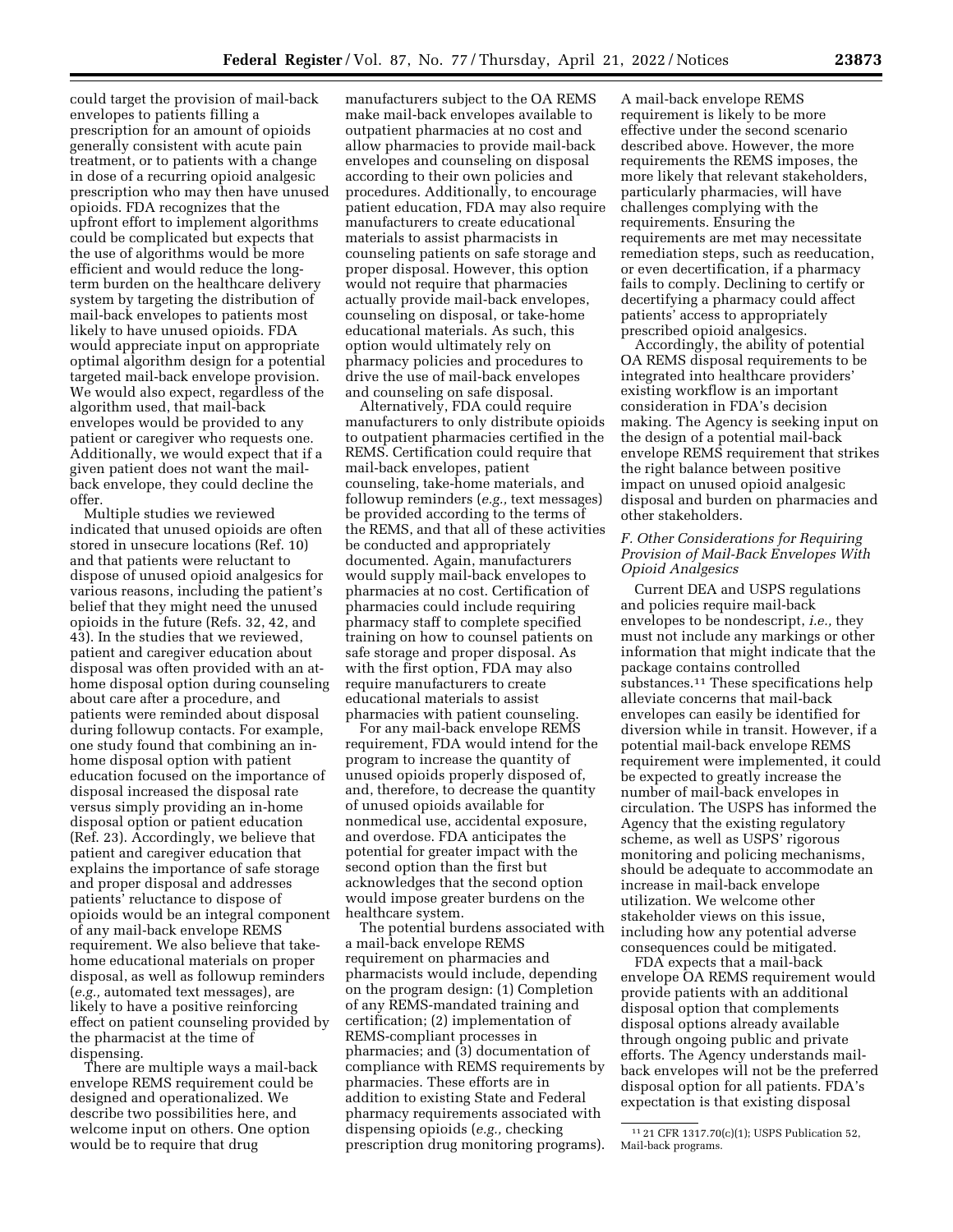programs (*e.g.,* provision of in-home disposal options by many pharmacies, including most major chain pharmacies) will continue, such that a mail-back envelope mandate would provide patients with an additional disposal option without affecting other existing disposal options. We are seeking input on how a mail-back envelope OA REMS requirement could be designed and operationalized to complement existing disposal efforts and programs.

### *G. Other Actions That Could Complement a Mail-Back Envelope REMS Mandate*

FDA is considering additional actions that may be necessary or appropriate if we were to impose a mail-back envelope disposal requirement under the OA REMS. For example, FDA would need to amend recommendations in the ''Remove the Risk'' campaign on safe disposal of opioids to include information on the availability and use of mail-back envelopes (Ref. 44). Likewise, FDA would need to amend the information on disposal in FDAapproved prescriber and patient labeling for opioids that would be subject to the mail-back envelope REMS requirement, as this labeling currently does not mention mail-back envelopes. FDA is also considering whether it might be appropriate to have a large media campaign aimed at increasing public awareness of the importance of promptly disposing unused opioids and how to safely dispose of them. FDA welcomes input on these and any other potential actions that could increase the effectiveness of a mail-back envelope disposal requirement under the OA REMS.

### **III. Additional Request for Comments And Information**

FDA is soliciting comments from stakeholders regarding all aspects of the potential mail-back envelope REMS mandate described in this document. The Agency is particularly interested in comments on the following topics:

1. The potential safety advantages and public health impacts of providing mailback envelopes with opioid analgesics dispensed in an outpatient setting.

2. Whether there are specific opioid analgesic drug products for which requiring mail-back envelopes is more important from a public health perspective and, if so, which products.

3. How pharmacies could identify those patients who are most likely to have unused opioids to optimize provision of mail-back envelopes to these patients and potentially positively impact the share of mail-back envelopes that are utilized to safely dispose of opioid analgesics.

4. How pharmacies could develop and implement algorithms to determine when to provide a mail-back envelope, including how feasible or practical it would be for pharmacies to do so.

5. Whether requiring provision of mail-back envelopes under the OA REMS should also include a requirement for patient counseling and/ or provision of take-home materials on safe disposal at the point of dispensing.

6. What key educational messages regarding secure storage and safe disposal should be included in any patient education component of the potential OA REMS requirement described in this notice, including educational messages to increase uptake and use of mail-back envelopes, as well as what form that education should take (*e.g.,* handouts, pharmacist counseling of patients).

7. How a mail-back envelope requirement could be designed and implemented to help ensure that the disposal requirement minimizes burden on pharmacies while still providing the public health benefit. As discussed in the document, there is a tradeoff between the potential effectiveness of a mail-back envelope REMS requirement and the level of burden imposed on those pharmacies involved in implementing the requirement.

8. Possible challenges, including technical and logistical challenges, with the potential REMS mandate described in this notice, and what factors could impact manufacturers' ability to provide mail-back envelopes to pharmacies, or the ability of pharmacies to dispense mail-back envelopes and provide appropriate disposal education to consumers.

9. The impact of a mail-back envelope REMS requirement on other stakeholders, including manufacturers, prescribers, payers, and patients.

10. How a mail-back envelope REMS requirement could be designed and operationalized to provide another option for patients that would complement current pharmacy disposal programs, policies, and procedures, as well as Federal, State, local, and private sector efforts on proper opioid disposal.

11. Possible negative impacts of a potential mail-back envelope REMS mandate, including whether there is a risk that it could diminish the impact of other public and private efforts around safe disposal. For example, could it be the case that for some patients, provision of a mail-back envelope together with another commercially available in-home disposal product, and education on how to use both, could be

overwhelming and lead to less comprehension and utilization of either option?

12. How manufacturers and FDA could best assess the effectiveness of a mail-back envelope OA REMS requirement. Assessing the impact of a mail-back envelope requirement in a REMS is likely to be challenging because, among other reasons, current DEA regulations prohibit mail-back envelopes from being opened prior to destruction, preventing a direct inventory of contents; and some of the opioids disposed of in mail-back envelopes would presumably be disposed of using another disposal option if the mail-back envelope were not provided.

13. How patients and others may perceive the environmental impact of a potential mail-back envelope requirement, including the potential for such envelopes to reduce the amount of medications flushed or disposed of in landfills.

14. Any existing programs that provide mail-back envelopes, especially programs that provide patient counseling on disposal and that operate in retail pharmacies, including any data on the effectiveness of these programs.

15. Section 3032 of the SUPPORT Act authorizes the Agency to use its REMS authority to require that a safe disposal packaging or safe disposal system for the purposes of rendering the drug nonretrievable be dispensed to certain patients with drugs that pose a serious risk of abuse or overdose if, among other things, FDA determines that such safe disposal packaging or system may mitigate such risks and is sufficiently available (21 U.S.C. 355–1(e)(4)). We recognize that the approach described in this document is only one potential use of the Agency's REMS authority concerning disposal. Comment on other possible uses of the Agency's REMS authority concerning disposal, including providing any data or information about whether other disposal packaging or disposal systems we might consider mandating, such as commercially available in-home disposal products, would satisfy the statutory requirements at 21 U.S.C. 355– 1(e)(4).

16. Discuss other actions FDA could take in addition to, and in support of, a mail-back envelope disposal REMS requirement to increase safe disposal of unused opioid analgesics.

# **IV. References**

The following references marked with an asterisk (\*) are on display at the Dockets Management Staff (see **ADDRESSES**) and available for viewing by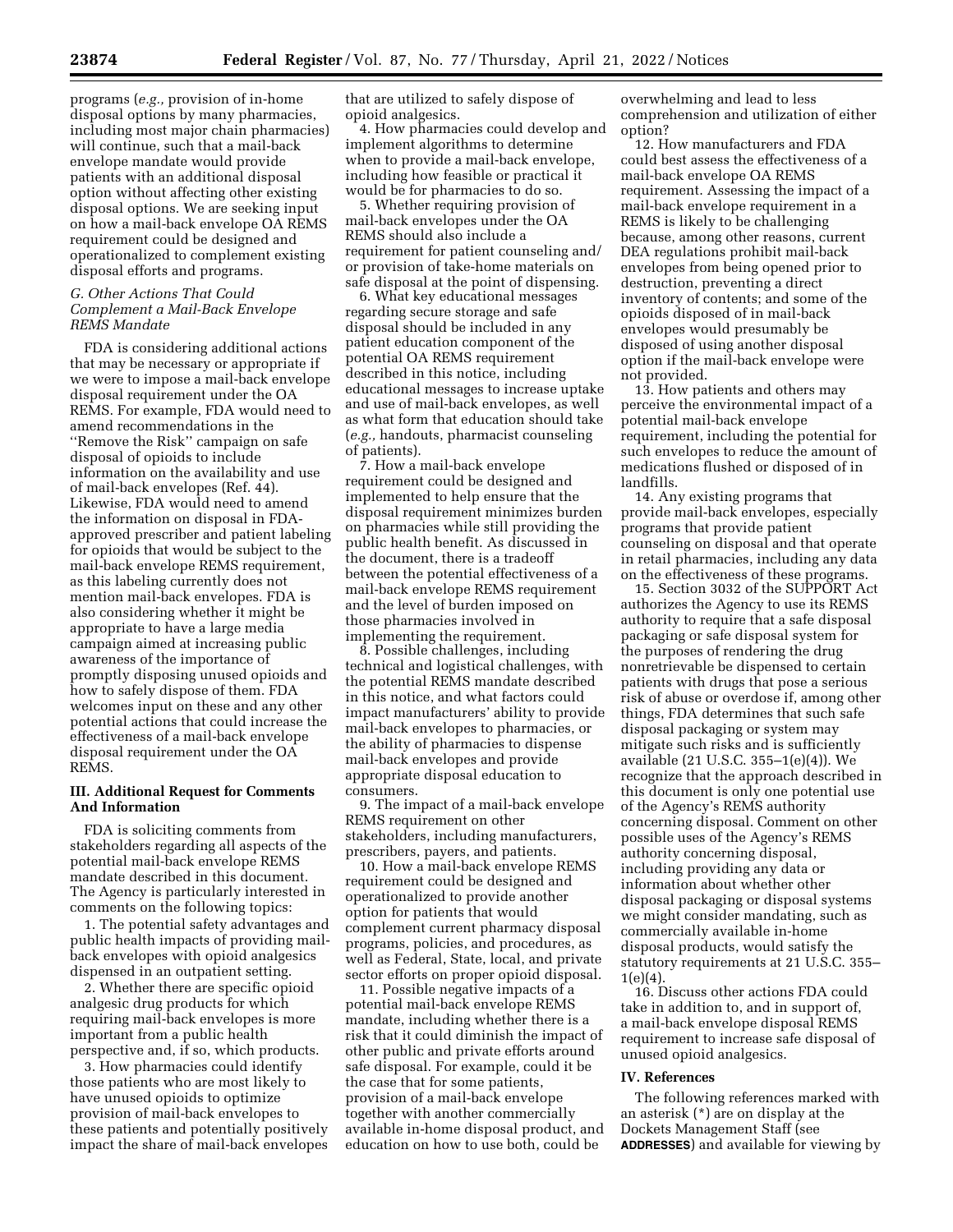interested persons between 9 a.m. and 4 p.m., Monday through Friday; they also are available electronically at *[https://](https://www.regulations.gov) [www.regulations.gov.](https://www.regulations.gov)* References without asterisks are not on public display at *<https://www.regulations.gov>*  because they have copyright restriction. Some references may be available at the website address, if listed. References without asterisks are available for viewing only at the Dockets Management Staff. FDA has verified the web addresses, as of the date this document publishes in the **Federal Register***,* but websites are subject to change over time.

- 1. \* U.S. Department of Health and Human Services. Substance Abuse and Mental Health Services Administration. ''Key Substance Use and Mental Health Indicators in the United States: Results from the 2019 National Survey on Drug Use and Health.'' HHS Publication No. PEP20–07–01–001, NSDUH Series H–55, Rockville, MD: Center for Behavioral Health Statistics and Quality, Substance Abuse and Mental Health Services Administration (2020). Available at: *[https://www.samhsa.gov/data/sites/](https://www.samhsa.gov/data/sites/default/files/reports/rpt29393/2019NSDUHFFRPDFWHTML/2019NSDUHFFR090120.htm) [default/files/reports/rpt29393/](https://www.samhsa.gov/data/sites/default/files/reports/rpt29393/2019NSDUHFFRPDFWHTML/2019NSDUHFFR090120.htm) [2019NSDUHFFRPDFWHTML/](https://www.samhsa.gov/data/sites/default/files/reports/rpt29393/2019NSDUHFFRPDFWHTML/2019NSDUHFFR090120.htm) [2019NSDUHFFR090120.htm.](https://www.samhsa.gov/data/sites/default/files/reports/rpt29393/2019NSDUHFFRPDFWHTML/2019NSDUHFFR090120.htm)*
- 2. Carlson, R.G., R.W. Nahhas, S.S. Martins, et al. ''Predictors of Transition to Heroin Use Among Initially Non-Opioid Dependent Illicit Pharmaceutical Opioid Users: A Natural History Study.'' *Drug and Alcohol Dependence,* Vol. 160 (March 2016): 127–134.
- 3. Harocopos, A., B. Allen, and D. Paone. ''Circumstances and Contexts of Heroin Initiation Following Non-Medical Opioid Analgesic Use in New York City.'' *International Journal of Drug Policy,* Vol. 28 (February 2016): 106–112.
- 4. Surratt, H.L., S.P. Kurtz, M. Buttram, et al. ''Heroin Use Onset Among Nonmedical Prescription Opioid Users in the Club Scene.'' *Drug and Alcohol Dependence,*  Vol. 179 (October 2017): 131–138.
- 5. Lankenau, SE, M. Teti, K. Silva, et al. ''Initiation Into Prescription Opioid Misuse Amongst Young Injection Drug Users.'' *International Journal of Drug Policy,* Vol. 23(1) (January 2012): 37–44. *[https://doi.org/10.1016/](https://doi.org/10.1016/j.drugpo.2011.05.014)  [j.drugpo.2011.05.014.](https://doi.org/10.1016/j.drugpo.2011.05.014)*
- 6. Wang, G.S., H. Olsen, G. Severtson, et al. ''The Impact of the Prescription Opioid Epidemic on Young Children: Trends and Mortality.'' *Drug and Alcohol Dependence,* Vol. 211 (June 2020): 107924. *[https://doi.org/10.1016/](https://doi.org/10.1016/j.drugalcdep.2020.107924) [j.drugalcdep.2020.107924.](https://doi.org/10.1016/j.drugalcdep.2020.107924)*
- 7. IQVIA. National Prescription AuditTM. Data extracted January 14, 2022.
- 8. \* Ahmad, F.B., L.M. Rossen, and P. Sutton. ''Provisional Drug Overdose Death Counts.'' National Center for Health Statistics (2021). *[https://www.cdc.gov/](https://www.cdc.gov/nchs/nvss/vsrr/drug-overdose-data.htm) [nchs/nvss/vsrr/drug-overdose-data.htm.](https://www.cdc.gov/nchs/nvss/vsrr/drug-overdose-data.htm)*  Accessed August 20, 2021.
- 9. \* National Institute on Drug Abuse. ''Overdose Death Rates.'' January 20,

2022. *[https://www.drugabuse.gov/drug](https://www.drugabuse.gov/drug-topics/trends-statistics/overdose-death-rates)[topics/trends-statistics/overdose-death](https://www.drugabuse.gov/drug-topics/trends-statistics/overdose-death-rates)[rates.](https://www.drugabuse.gov/drug-topics/trends-statistics/overdose-death-rates)* 

- 10. Mallama, C.A., C. Greene, A.A. Alexandridis, et al. ''Patient-Reported Opioid Analgesic Use After Discharge From Surgical Procedures: A Systematic Review.'' *Pain Medicine,* Vol. 23(1) (January 2022): 22–29. *[https://doi.org/](https://doi.org/10.1093/pm/pnab244) [10.1093/pm/pnab244.](https://doi.org/10.1093/pm/pnab244)*
- 11. Bicket, M.C., J.J. Long, P.J. Pronovost, et al. ''Prescription Opioid Analgesics Commonly Unused After Surgery: A Systematic Review.'' *JAMA Surgery,* Vol. 152(11) (November 2017): 1066–1071. *[https://doi.org/10.1001/](https://doi.org/10.1001/jamasurg.2017.0831)  [jamasurg.2017.0831.](https://doi.org/10.1001/jamasurg.2017.0831)*
- 12. Atwood, K., T. Shackleford, W. Lemons, et al. ''Postdischarge Opioid Use After Total Hip and Total Knee Arthroplasty.'' *Arthroplasty Today,* Vol. 7 (February 2021): 126–129. *[https://doi.org/10.1016/](https://doi.org/10.1016/j.artd.2020.12.021) [j.artd.2020.12.021.](https://doi.org/10.1016/j.artd.2020.12.021)*
- 13. McCarthy, D.M., H.S. Kim, S.I. Hur, et al. ''Patient-Reported Opioid Pill Consumption After an ED Visit: How Many Pills Are People Using?'' *Pain Medicine,* Vol. 22(2) (February 2021): 292–302. *[https://doi.org/10.1093/pm/](https://doi.org/10.1093/pm/pnaa048)  [pnaa048.](https://doi.org/10.1093/pm/pnaa048)*
- 14. Patel, M.S., G.F. Updegrove, A.M. Singh, et al. ''Characterizing Opioid Consumption in the 30-Day Post-Operative Period Following Shoulder Surgery: Are We Over Prescribing?'' *The Physician and Sportsmedicine,* Vol. 49(2) (May 2021): 158–164. *[https://](https://doi.org/10.1080/00913847.2020.1789439) [doi.org/10.1080/00913847.2020.1789439.](https://doi.org/10.1080/00913847.2020.1789439)*
- 15. Pruitt, L.C.C., G.C. Casazza, C.I. Newberry, et al. ''Opioid Prescribing and Use in Ambulatory Otolaryngology.'' *The Laryngoscope,* Vol. 130(8) (August 2020): 1913–1921. *[https://doi.org/10.1002/](https://doi.org/10.1002/lary.28359) [lary.28359.](https://doi.org/10.1002/lary.28359)*
- 16. Stepan, J.G., H.A. Sacks, C.I. Verret, et al. ''Standardized Perioperative Patient Education Decreases Opioid Use After Hand Surgery: A Randomized Controlled Trial.'' *Plastic and Reconstructive Surgery,* Vol. 147(2) (February 2021): 409–418. *[https://doi.org/10.1097/](https://doi.org/10.1097/PRS.0000000000007574) [PRS.0000000000007574.](https://doi.org/10.1097/PRS.0000000000007574)*
- 17. Stone, A.L., D. Qu'd, T. Luckett, et al. ''Leftover Opioid Analgesics and Disposal Following Ambulatory Pediatric Surgeries in the Context of a Restrictive Opioid-Prescribing Policy. *Anesthesia & Analgesia* (January 2022). Vol. 134: 133–140. *[https://doi.org/](https://doi.org/10.1213/ANE.0000000000005503)  [10.1213/ANE.0000000000005503.](https://doi.org/10.1213/ANE.0000000000005503)*
- 18. Wyles, C.C., C.A. Thiels, M. Hevesi, et al. ''Patient Opioid Requirements Are Often Far Less Than Their Discharge Prescription After Orthopaedic Surgery: The Results of a Prospective Multicenter Survey.'' *Journal of the American Academy of Orthopaedic Surgeons,* Vol. 29(7) (April 2021): e345–e353. *[https://](https://doi.org/10.5435/JAAOS-D-19-00415) [doi.org/10.5435/JAAOS-D-19-00415.](https://doi.org/10.5435/JAAOS-D-19-00415)*
- 19. Agarwal, A.K., D. Lee, Z. Ali, et al. ''Patient-Reported Opioid Consumption and Pain Intensity After Common Orthopedic and Urologic Surgical Procedures With Use of an Automated Text Messaging System.'' *JAMA Network Open,* Vol. 4(3) (March 2021): e213243.

*[https://doi.org/10.1001/](https://doi.org/10.1001/jamanetworkopen.2021.3243)  [jamanetworkopen.2021.3243.](https://doi.org/10.1001/jamanetworkopen.2021.3243)* 

- 20. \* Kornegay, C. ''Epidemiology Review: Consumer Opioid Disposal Literature Scan and Search Results.'' AIMS 2021– 775. Uploaded to DARRTS April 29, 2021.
- 21. McCarthy, D.M., L. Curtis, D.M. Courtney, et al. ''Improving Patient Knowledge of Opioids: Results of the Emergency Department Electronic Medication Complete Communication Trial for Opioids.'' *Academic Emergency Medicine,* Vol. 26 (April 2019): S133. *[https://doi.org/10.1111/acem.13756.](https://doi.org/10.1111/acem.13756)*
- 22. Nahhas, C.R., C.P. Hannon, J. Yang, et al. ''Education Increases Disposal of Unused Opioids After Total Joint Arthroplasty: A Cluster-Randomized Controlled Trial.'' The *Journal of Bone and Joint Surgery,*  Vol. 102 (June 2020): 953–960. *[https://](https://doi.org/10.2106/jbjs.19.01166) [doi.org/10.2106/jbjs.19.01166.](https://doi.org/10.2106/jbjs.19.01166)*
- 23. Voepel-Lewis, T., F.A. Farley, J. Grant, et al. ''Behavioral Intervention and Disposal of Leftover Opioids: A Randomized Trial.'' *Pediatrics,* Vol. 145(1) (January 2020): e20191431. *[https://doi.org/10.1542/peds.2019-1431.](https://doi.org/10.1542/peds.2019-1431)*
- 24. Brummett, C.M., R. Steiger, M. Englesbe, et al. ''Effect of an Activated Charcoal Bag on Disposal of Unused Opioids After an Outpatient Surgical Procedure: A Randomized Clinical Trial.'' *JAMA Surgery,* Vol. 154(6) (March 2019): 558– 561. *[https://doi.org/10.1001/](https://doi.org/10.1001/jamasurg.2019.0155)  [jamasurg.2019.0155.](https://doi.org/10.1001/jamasurg.2019.0155)*
- 25. Stokes, S.M., R.Y. Kim, A. Jacobs, et al. ''Home Disposal Kits for Leftover Opioid Medications After Surgery: Do They Work?'' *Journal of Surgical Research,*  Vol. 245 (January 2020): 396–402. *[https://doi.org/10.1016/j.jss.2019.07.034.](https://doi.org/10.1016/j.jss.2019.07.034)*
- 26. Lawrence, A.E., A.J. Carsel, K.L. Leonhart, et al. ''Effect of Drug Disposal Bag Provision on Proper Disposal of Unused Opioids by Families of Pediatric Surgical Patients: A Randomized Clinical Trial.'' *JAMA Pediatrics,* Vol. 173(8) (June 2019): e191695. *[https://doi.org/](https://doi.org/10.1001/jamapediatrics.2019.1695) [10.1001/jamapediatrics.2019.1695.](https://doi.org/10.1001/jamapediatrics.2019.1695)*
- 27. \* FDA. ''Disposal of Unused Medicines: What You Should Know. Learn How to Dispose of Unused or Expired Drugs.'' *[https://www.fda.gov/drugs/safe-disposal](https://www.fda.gov/drugs/safe-disposal-medicines/disposal-unused-medicines-what-you-should-know)[medicines/disposal-unused-medicines](https://www.fda.gov/drugs/safe-disposal-medicines/disposal-unused-medicines-what-you-should-know)[what-you-should-know.](https://www.fda.gov/drugs/safe-disposal-medicines/disposal-unused-medicines-what-you-should-know)* Accessed October 31, 2021.
- 28. \* FDA. ''Drug Disposal: FDA's Flush List for Certain Medicines.'' *[https://](https://www.fda.gov/drugs/disposal-unused-medicines-what-you-should-know/drug-disposal-fdas-flush-list-certain-medicines) [www.fda.gov/drugs/disposal-unused](https://www.fda.gov/drugs/disposal-unused-medicines-what-you-should-know/drug-disposal-fdas-flush-list-certain-medicines)[medicines-what-you-should-know/drug](https://www.fda.gov/drugs/disposal-unused-medicines-what-you-should-know/drug-disposal-fdas-flush-list-certain-medicines)[disposal-fdas-flush-list-certain](https://www.fda.gov/drugs/disposal-unused-medicines-what-you-should-know/drug-disposal-fdas-flush-list-certain-medicines)[medicines.](https://www.fda.gov/drugs/disposal-unused-medicines-what-you-should-know/drug-disposal-fdas-flush-list-certain-medicines)* Accessed October 31, 2021.
- 29. DisposeRx. ''Instructions for Disposal.'' *[https://disposerx.com/page/8/](https://disposerx.com/page/8/instuctions-for-disposal) [instuctions-for-disposal.](https://disposerx.com/page/8/instuctions-for-disposal)* Accessed November 1, 2021.
- 30. Deterra. ''How it Works.'' *[https://](https://deterrasystem.com/wp-content/uploads/2021/01/Deterra_HowToUse_English.pdf) [deterrasystem.com/wp-content/uploads/](https://deterrasystem.com/wp-content/uploads/2021/01/Deterra_HowToUse_English.pdf) [2021/01/Deterra](https://deterrasystem.com/wp-content/uploads/2021/01/Deterra_HowToUse_English.pdf)*\_*HowToUse*\_ *[English.pdf.](https://deterrasystem.com/wp-content/uploads/2021/01/Deterra_HowToUse_English.pdf)* Accessed November 1, 2021.
- 31. Imarhia, F., T.J. Varisco, M.A. Wanat, et al. ''Prescription Drug Disposal: Products Available for Home Use.'' *Journal of the American Pharmacists Association,* Vol. 60 (July–August 2020): e7–e13. *[https://](https://doi.org/10.1016/j.japh.2020.01.004)*